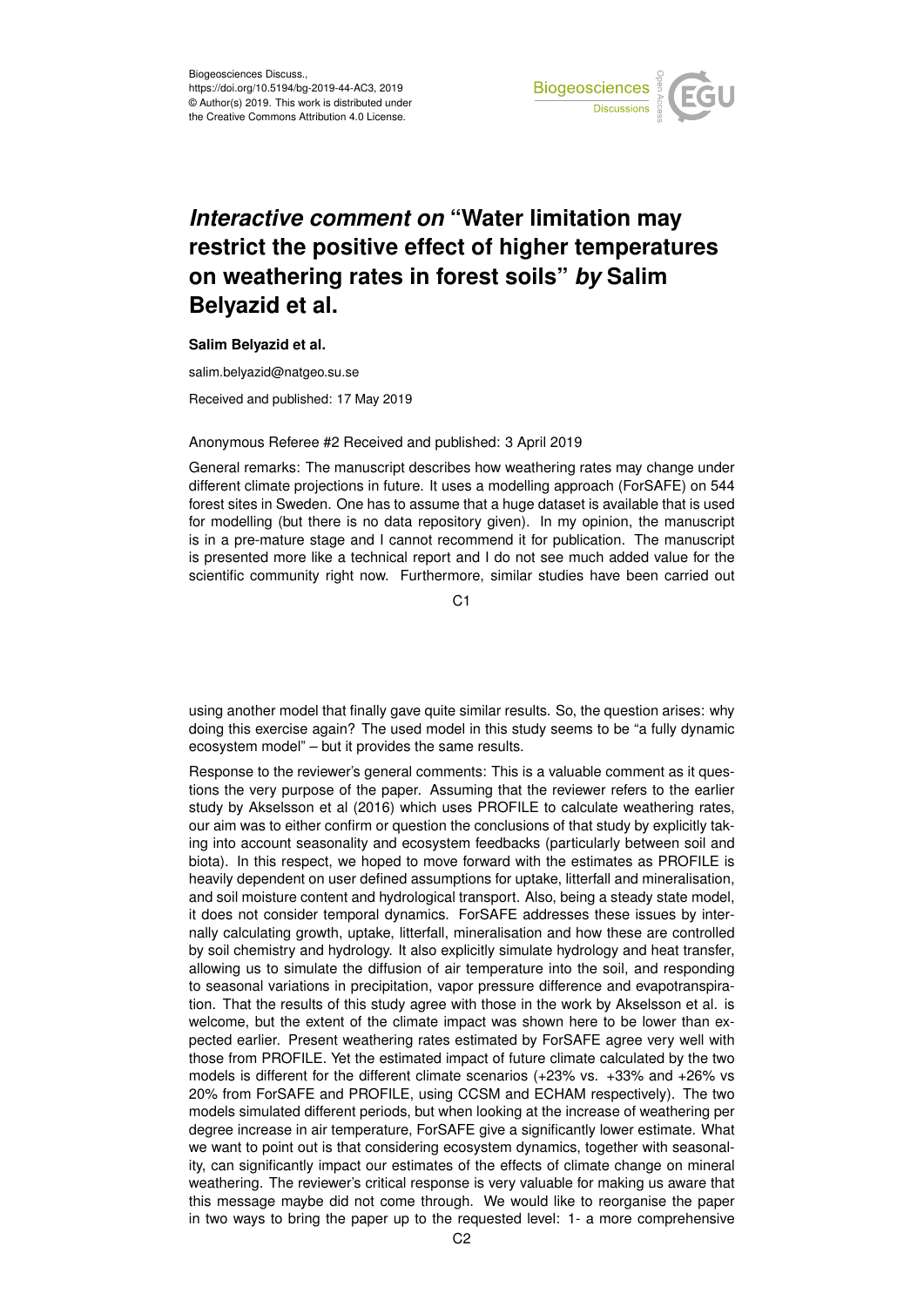section for materials and methods, including an evaluation of the model, and 2- an overhaul of the results and discussion sections (also in accordance with reviewer 1) to present more dynamic process results and lift more the difference between this study and previous work.

I see the following major flaws: - no link to a data repository or at least to a summary of the data is given (e.g. as supplementary material) We will revise this and provide a detailed summary of the data used, rather than referring to other work.

- I would have expected at least a sensitivity analysis of the main parameters used. I see nice maps – but have no idea how reliable or sensitive the projected results are We are uncertain if a sensitivity analysis is really imperative here. Unlike PROFILE, we do not need to assume things like soil moisture in ForSAFE. Sensitivity analyses of specific parameters (eg. controlling hydrology) have been done in other studies (eg. Zanchi et al., 2016; Kronnäs et al., this issue). We will however include a clear assessment of model output against available empirical data.

- what is the novelty of this research? The novelty of the paper is in considering internal ecosystem feedbacks and high temporal resolution is forecasting the expected gain in weathering from climate change. This, in comparison to a steady state model (eg. PROFILE in Akselsson et al., 2016), limits the increase in weathering per degree of temperature from around 10% to below 8%. Again, thank you for making us aware that we failed to communicate the this.

- no overview of the present state of knowledge and gap in knowledge is given. There are other models and approaches. I would like to see advantages/disadvantages of existing approaches. Other modelling approaches are more physically based, e.g. the percolation theory (see e.g., Hunt and Ghanbarian, 2016). Consequently, I would expect that the theoretical concept is much better embedded to demonstrate why now a modelling exercise using ForSAFE is necessary to be performed. The approach in this study is indeed different from that in Hunt and Ghanbarjan. We do not really

C3

understand what the reviewer aims at in the last part this comment. The first part however would certainly give more context to the paper, and we will include a short but up to date background section on existing approaches. The purpose of this paper not being an assessment of approaches, we do not clearly see the need to motivate the choice of model more than the requirement for process and temporal dynamics on a decadal scale.

As previously mention, my recommendation is to reject this manuscript. A fully rewritten and reorganised paper can be reconsidered. We would like to revise the paper as described in the responses.

Details: L. 45: Ref.? Thank for pointing out the omission. We will refer to the relevant source.

L. 49-54: relation to climate? Iwald et al. showed no relation to climate. The study is referred to here to show that base cation budgets are very tight, reducing the error margins we can accept in estimates and requiring as precis weathering estimates as we can get.

L. 74-77: should be extended. There is not only the programme ForSAFE. What about others? Better overview of current knowledge. Derive research questions. Yes we agree with the reviewer, we will include a more extensive review of other methods. We will also try to formulate specific research questions that will lead to the aim.

L. 126-144: what about a sensitivity analysis: atmospheric deposition, forest management, . . . A separate study by Kronnäs et al looked more at these aspects and how ForSAFE responds to them. We do not necessarily see the need for these here, as we try to focus on climate.

L. 170-171: make reference to table We will refer to the table earlier in this paragraph.

L. 182: how is the increase in soil temperature calculated? Which soil depth? L. 209: how is soil moisture modelled? Which soil depth? We realise these are aspects we